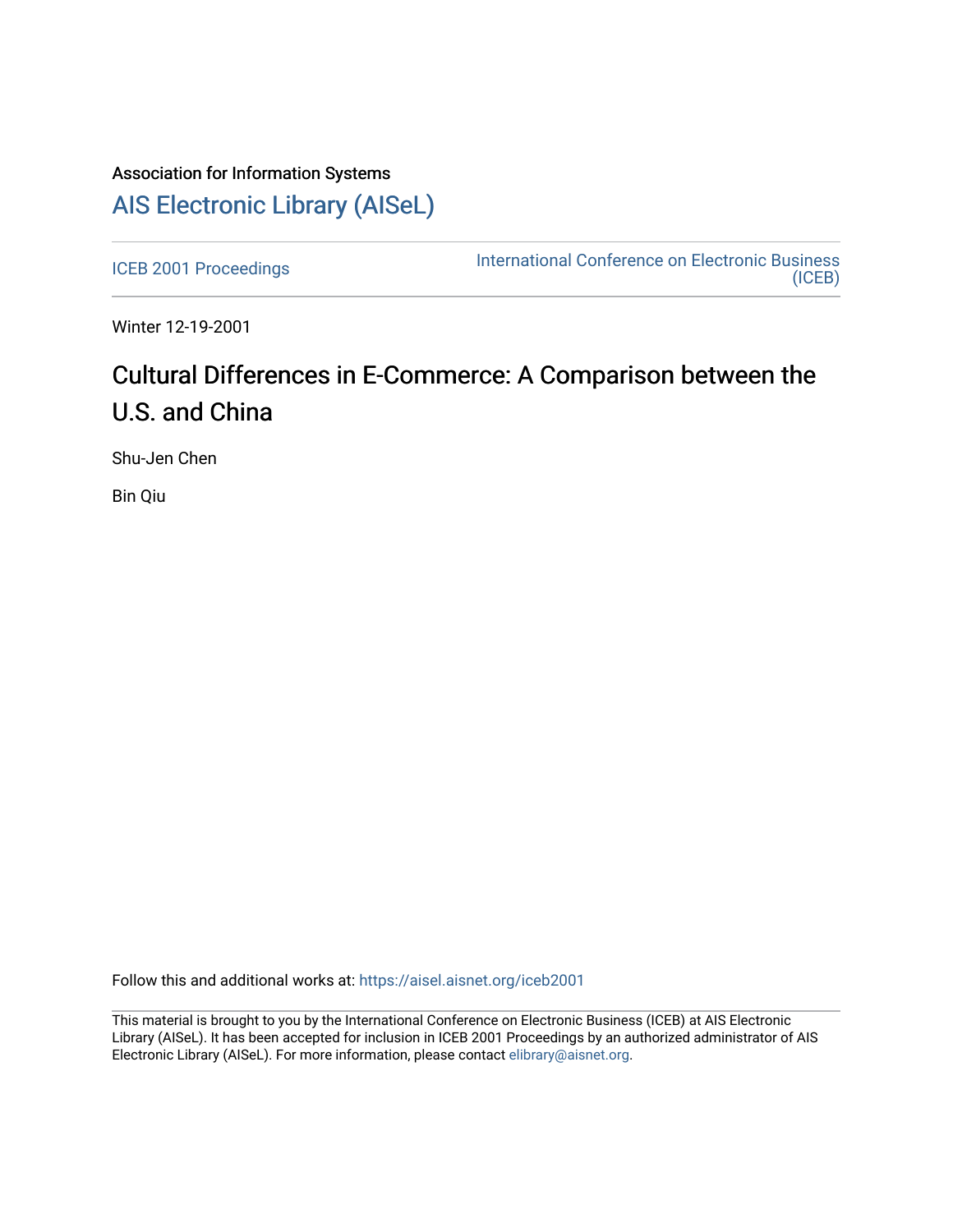## **CULTURAL DIFFERENCES IN E-COMMERCE: A COMPARISON BETWEEN THE U.S. AND CHINA**

## **Shu-Jen Chen, California State University, Fullerton Email: SCHEN@FULLERTON.EDU Qiu Bin, Southeast University, Nanjing, People's Republic of China EMAIL: binqiu@163.net**

#### **Abstract**

Every firm must identify and account cultural problems related to their online globalization. In order to accomplish this, they must identify the characteristics and trends of the Internet and E-Commerce in their target market. Next, any firm must differentiates the lessons of e-commerce in the U.S. with the target market by analyzing differences in end user behavior. Finally, they must formulate a plan to discuss how to remove cultural barriers to enhance net growth.

This paper specifically presents a study of the E-Commerce Market of China. Naturally, the two primary factors that these firms must consider are securing a payment system and overcoming any language barriers. As stated above, this paper will present an overview of the Chinese market, differentiate the Chinese market with the United States, and supply solutions to the ECommerce problems that are particular to China.

### **Cultural Problems in Online Globalization**

The Internet has provided easy access to market products and services across the globe. While the crux of the attention has been focused on developing the domestic market, in order to see sustained growth American companies need to fully recognize the immense potential of international markets and use the Internet to tap these markets. To illustrate the importance of these foreign markets, Jupiter Globalization Report published in January 2001, the U.S. share of the global Internet population will drop from 36% today to approximately 24% in 2005. During the same period, Chinese Internet users will increase tremendously [5]. Because American companies have much more experience, they can use their lessons learned to be even more successful in the foreign markets.

American companies, such as Microsoft, Intel and Compaq, all opened offices in China in the early 1990s. Following their lead, many other Net Economy companies also opened their Chinese offices. All of these companies have encountered many significant hurdles that can be traced to cultural differences between the two countries. These hurdles have limited the effectiveness of those companies' ecommerce resources and in some cases have prevented profitability altogether.

These companies need to realize that Chinese people's cultural outlook and value system are different from the system predominant on the web. For instance, all companies should take into account language as many Chinese people who surf the net or wish to surf the net lack English fluency. Therefore, in this paper, the Internet and e-commerce strategies in China are discussed as a case study of unique cultural e-commerce strategies.

#### **The Current State of Chinese E-Commerce**

In July 2001, The China Internet Network Information Center (CNNIC) reported that the number of Internet users in China has reached 26.5 million, with 4.54 million using leased lines and 17.93 million using dial-up connections. Contrasting this report, the "Statistical Report on Internet Development in China" said the number of users accessing the Internet via either means was only 4.03 million. Additionally according to the Statistical Report, another 1.07 million people are connected through appliances such as mobile telephones and various home information appliances. Despite this apparent disparity, it is clear from all of the data that the Chinese market is already significant and continues to grow (see table 1 and table 2)[1].

**Table 1 Computer Hosts**

| Time   | Computer<br><b>Hosts</b> | <b>Leased line</b><br>connections | Dial -up<br>connections |
|--------|--------------------------|-----------------------------------|-------------------------|
| 1998.7 | 542,000                  | 82.000                            | 460,000                 |
| 1999.7 | l.460.000                | 250,000                           | 1,210,000               |

*The First International Conference on Electronic Business, Hong Kong, December 19-21, 2001*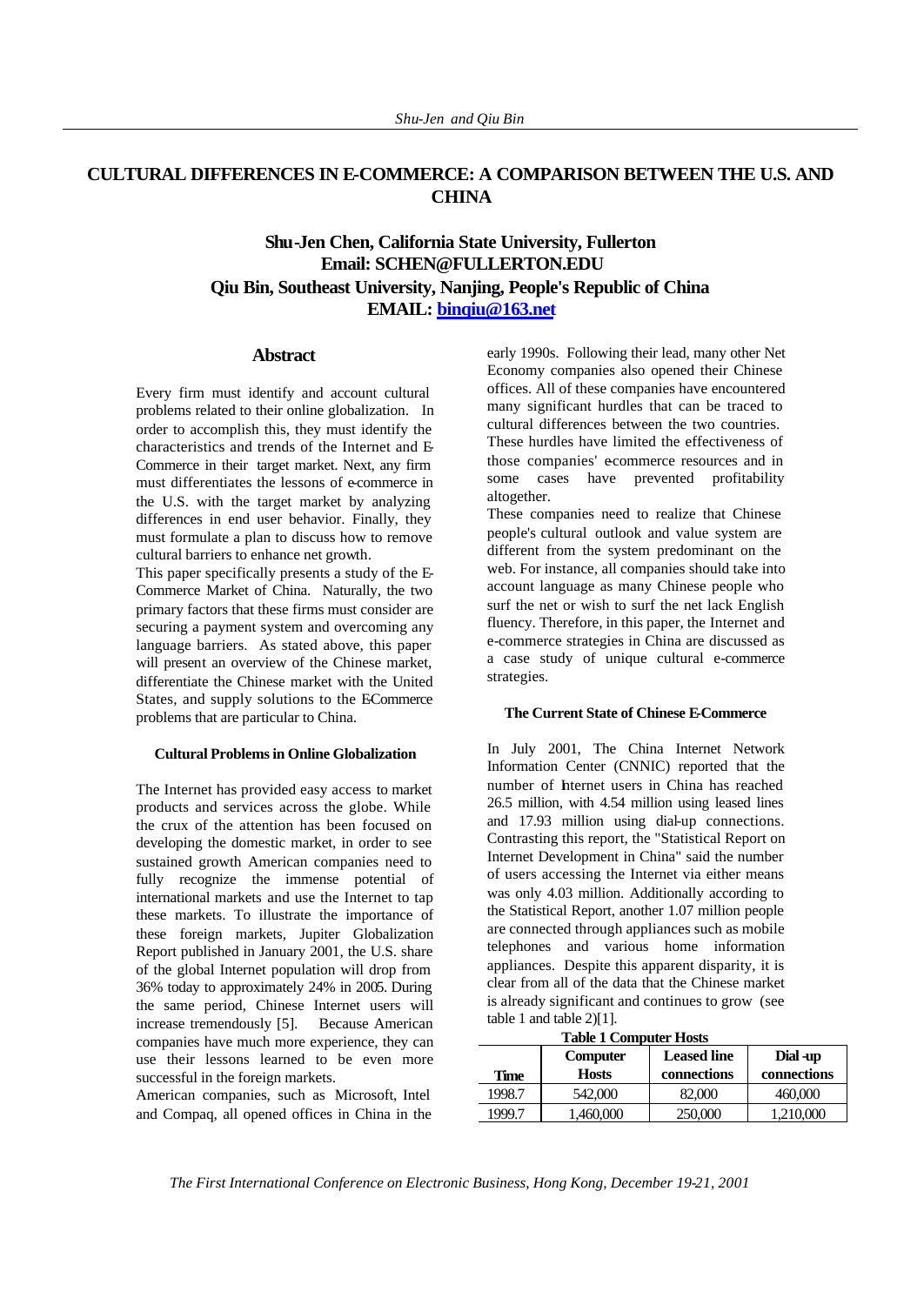| 2000.7 | 6,500,000  | 1.010.000 | 5.490,000 |
|--------|------------|-----------|-----------|
| 2001.1 | 8,920,000  | 1.410.000 | 7.510.000 |
| 2001.7 | 10.020.000 | 1.630.000 | 8.390,000 |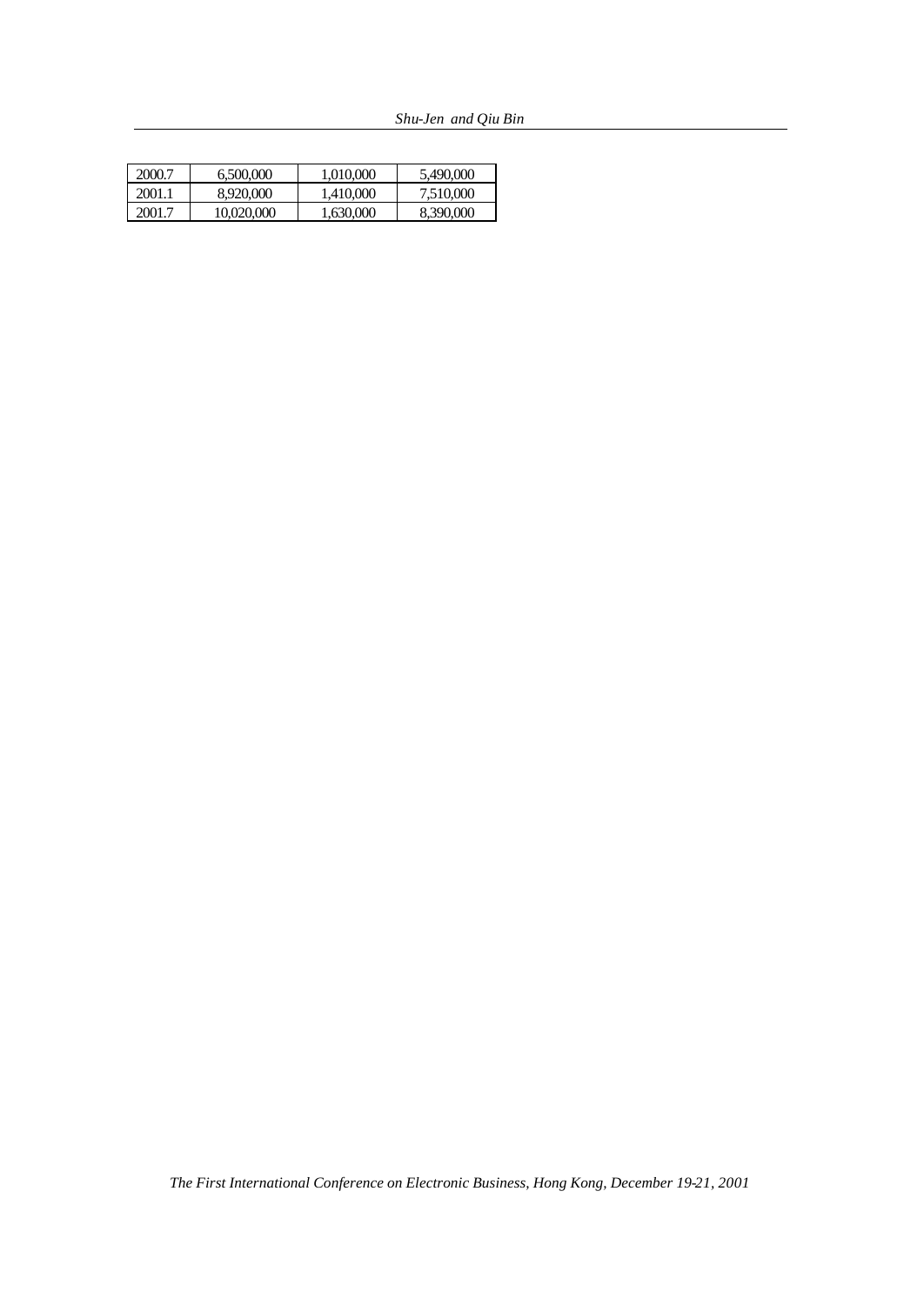| <b>Table 2 Internet Users in China</b> |              |                |                      |             |  |  |  |
|----------------------------------------|--------------|----------------|----------------------|-------------|--|--|--|
| Time                                   | <b>Users</b> | Leased<br>line | Dial-up<br>connectio | <b>Both</b> |  |  |  |
|                                        |              |                | n                    |             |  |  |  |
| 1998.7                                 | 1,175,000    | 325,000        | 850,000              |             |  |  |  |
| 1999.7                                 | 4,000,000    | 760,000        | 2,560,000            | 680,000     |  |  |  |
| 2000.7                                 | 16,900,00    | 2,580,000      | 11,760,00            | 2,560,000   |  |  |  |
|                                        |              |                |                      |             |  |  |  |
| 2001.1                                 | 22,500,00    | 3,640,000      | 15,430,00            | 3,430,000   |  |  |  |
|                                        |              |                |                      |             |  |  |  |
| 2001.7                                 | 26,500,00    | 4,540,000      | 17,930,00            | 4,030,000   |  |  |  |
|                                        |              |                |                      |             |  |  |  |

As seen from the data, China had 26.5 million users by July 2001 (a 56.8% increase from the previous year) [2]. While 26.5 million is a large number, it only represents 2 percent of the entire Chinese population. In contrast, Approximately 60% (there are 168 million Americans in a total population of 280 million) who are now online, according to Nielsen/NetRatings [4]. In China, women Internet users are increasing rapidly. According to the "Statistical Report on Internet Development in China" by CNNIC, 38.7% of the Internet users in China are women. Internet users in China tend to be younger than those in the U.S. In China, 52.9% of the users are in their 20s and 30s while in the U.S. those with ages from 18 to 54 comprise 60% of the total users. Among those people in China who access the Internet at least once a day, 74.9% of them use the Internet to check e-mail and every Internet user possesses 2.3 free email accounts on average; 51.3% of them use it to surf the Web [2].

Most Internet users in China are very conscious of the time spent online, as the dominant internet service provider, China Telecom, still charges per minute access fees. Although a number of large corporations, such as China Unicom, have been formed and have entered the field of telecom and Internet, China Telecom still holds a virtual monopoly in this market. To maintain this monopoly, while almost every telecommunication company issues its own calling cards that can be used to access the Internet, a separate per minute fee is still charged by the telephone carrier- mainly China Telecom.

Only 31.9% of Chinese Internet users have had some experience of buying online. In the U.S. 82% of the Internet users purchased at least one product or service online [6]. The most popular goods for Chinese online shoppers are books and magazines, purchased by 58.7% of those who shopped online at least once. Computer-

related products were ranked the second item that Internet users bought.

#### **Different Payment Systems in the U.S. and China**

One hurdle for online shopping in China, is seen in the payment options which differ from those available to Americans. Most U.S. shopping sites offer credit card payment either on or off-line. According to the report by NetSmartAmerica.com, 70% of those who have shopped online at least once paid with a credit card. On the other hand, the most common method of payment among Chinese online shopping sites in 2000 is cash payment upon the delivery and receipt of ordered goods, reflecting the Chinese preference for cash-based payment. The pick-up/payment can be done by hourly workers hired by the shopping sites. Most of the shopping sites have indeed established branch offices in the big cities of China.

Statistics show that payment methods for online shopping in China are as follows: cash and carry 39.16%; credit card 19.87%; post offices remittance 17.58% Internet 12.54%; bank remittance 4.87%; EMS 3.35%; bank accounts transfer 2.63%. Statistics also show that the payment method that users prefer for purchases over RMB1000 (approximately USD 121) are as follows: cash and carry 48.74%; credit card 22.08%; Internet: 9.18%; post offices remittance 5.63%; bank remittance 5.30%; EMS 4.90%; bank account transfer 4.17%. The primary obstacles of online purchase are also listed here: security can not be guaranteed 31.76%; quality of products, after service and creditability of the merchant can not be guaranteed 28.33%; inconvenient payment 13.34%; delivery is time wasting, the channel is not expedite 10.14%; unattractive price 7.74%; unreliable information 7.28%; others 1.41% [3].

Many ways have been suggested on how to resolve the above-mentioned problems. One possible solution is the improvement in China's Postal Savings Banks. In many countries, the largest consumer banks where the branches are located in the postal savings systems. Chinese consumers need the branches in local post offices extend throughout the country. If so, other financial institutions would be hard pressed to compete.

In fact, the China Postal Bureau has now announced a new effort to develop electronic

*The First International Conference on Electronic Business, Hong Kong, December 19-21, 2001*